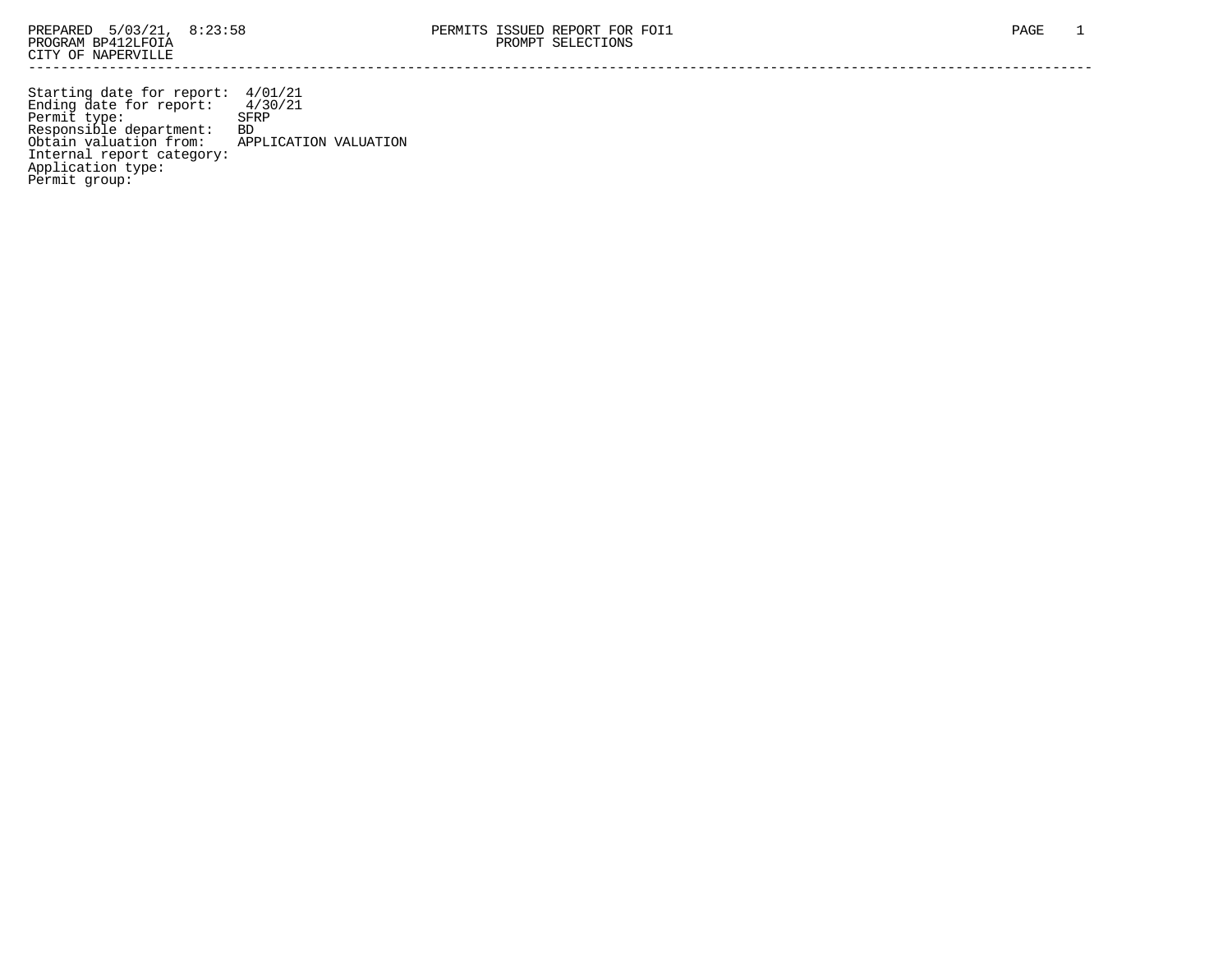### PREPARED 5/03/21, 8:23:58 PERMITS ISSUED REPORT<br>PROGRAM BP412LFOI1 PAGE 1 PROGRAM BP412LFOI1 4/01/21 THRU 4/30/21 CITY OF NAPERVILLE **Example 20** CITY OF NAPERVILLE CITY OF NAPERVILLE<br>
PERMIT TYPE - SFRP SINGLE FAMILY RESIDENCE PERMIT<br>
PERMIT TYPE - SFRP SINGLE FAMILY RESIDENCE PERMIT OBTAINED VALUATION FROM APPLICATION VALUATION

| APPLICATION APPLICATION TYPE AND DESCRIPTION                                                                                                                                                                                                                                                                            | Parcel Number<br>Alternate ID Code | PROPERTY OWNER/                                     |
|-------------------------------------------------------------------------------------------------------------------------------------------------------------------------------------------------------------------------------------------------------------------------------------------------------------------------|------------------------------------|-----------------------------------------------------|
| 20-00004731 SFR SINGLE FAMILY RESIDENCE                                                                                                                                                                                                                                                                                 | 824 SANTA MARIA DR                 |                                                     |
| $\begin{tabular}{lcccccc} \texttt{-----} & & 12/23/20 & & $800000 & & & & & \texttt{D}-08193030050000N54 & -115 & & & & \texttt{SIENA CUSTOM BULDERS} \\ \texttt{Contractor & \texttt{+}:} & 630-355-1122 & & & $800000 & & & & \texttt{D}-0819303005000N54 & -115 & & & & \texttt{SIENA CUSTOM BULDERS} \end{tabular}$ |                                    |                                                     |
| $\begin{tabular}{lllllll} \textbf{STRUCTURE} & 000 000 & SFR & 1SSUE & DATE \\ \textbf{PERMIT} & TYPE & - & SFRP & 00 & SINGLE FAMILY & RESIDENCE PERMIT & 4/06/21 & & & & & & & & & & & & & & & \\ \end{tabular}$                                                                                                      |                                    |                                                     |
| 20-00004745 SFR SINGLE FAMILY RESIDENCE                               4051 ALFALFA LN                                                                                                                                                                                                                                   |                                    |                                                     |
| $\begin{array}{cccccccc} - & & & 12/29/20 & & 5630000 & & & & & \text{W-01152090140000N1836-245 & & & & \text{OAK HILL BULDERS} \\ \text{Contractor & \#:} & 630-428-4800 & & & & & \text{W-01152090140000N1836-245 & & & \text{OAK HILL BULDERS} \end{array}$                                                          |                                    |                                                     |
| ISSUE DATE SUBCONTRACTOR(S)<br>STRUCTURE – 000 000 SFR<br>PERMIT TYPE - SFRP 00 SINGLE FAMILY RESIDENCE PERMIT 4/01/21                                                                                                                                                                                                  |                                    |                                                     |
| 21-00000145 SFR SINGLE FAMILY RESIDENCE                                                                                                                                                                                                                                                                                 | 107 N EAGLE ST                     |                                                     |
| ----------- 1/19/21 \$1400000 \$1400000 D-07134020130000N536 -84 CHARLES VINCENT GEORGE<br>Contractor #: 630-357-2023                                                                                                                                                                                                   |                                    |                                                     |
| SUBCONTRACTOR(S)<br>PERMIT TYPE - SFRP 00 SINGLE FAMILY RESIDENCE PERMIT 4/20/21<br>-----<br>STRUCTURE - 000 000 SFR                                                                                                                                                                                                    |                                    |                                                     |
| 21-00000283 SFR SINGLE FAMILY RESIDENCE THE SERIE OR SPORT CONTREST OR SHOW AND SERIE OR SERIES OF STRING AND THE SERIES OF STRING AND THE SERIES OF STRING AND STRING AND STRING AND STRING AND STRING AND STRING AND STRING                                                                                           |                                    |                                                     |
|                                                                                                                                                                                                                                                                                                                         |                                    |                                                     |
| STRUCTURE - 000 000 SFR<br>PERMIT TYPE - SFRP 00 SINGLE FAMILY RESIDENCE PERMIT 4/19/21                                                                                                                                                                                                                                 | ISSUE DATE SUBCONTRACTOR(S)        |                                                     |
| 21-00000343 SFR SINGLE FAMILY RESIDENCE<br>3928 MAHOGANY LN                                                                                                                                                                                                                                                             |                                    |                                                     |
| ----------- 2/05/21 \$500000    \$500000    \$500000    \$500000    \$500000    \$50000    \$50000    \$50000    \$5000<br>Contractor #: 630-226-0460                                                                                                                                                                   |                                    |                                                     |
| $\begin{array}{cccc}\n & \text{SUE DATE} \\  & \text{PERMIT TYPE} - \\  & \text{SFRP 00 SINGLE FAMILY RESIDENCE PERMIT} & \text{4/02/21} \\ \end{array}$                                                                                                                                                                |                                    |                                                     |
| 21-00000345 SFR SINGLE FAMILY RESIDENCE                                                                                                                                                                                                                                                                                 | 426 S LOOMIS ST                    |                                                     |
| $\frac{1}{2}$ = $\frac{1}{2}$ = $\frac{2}{0.08/21}$ $\frac{1500000}{2}$<br>Contractor #: 630-688-7065<br>Contractor #: 630-688-7065                                                                                                                                                                                     |                                    | D-08191030050000N345 -100 BRAD DRENDEL BUILDERS INC |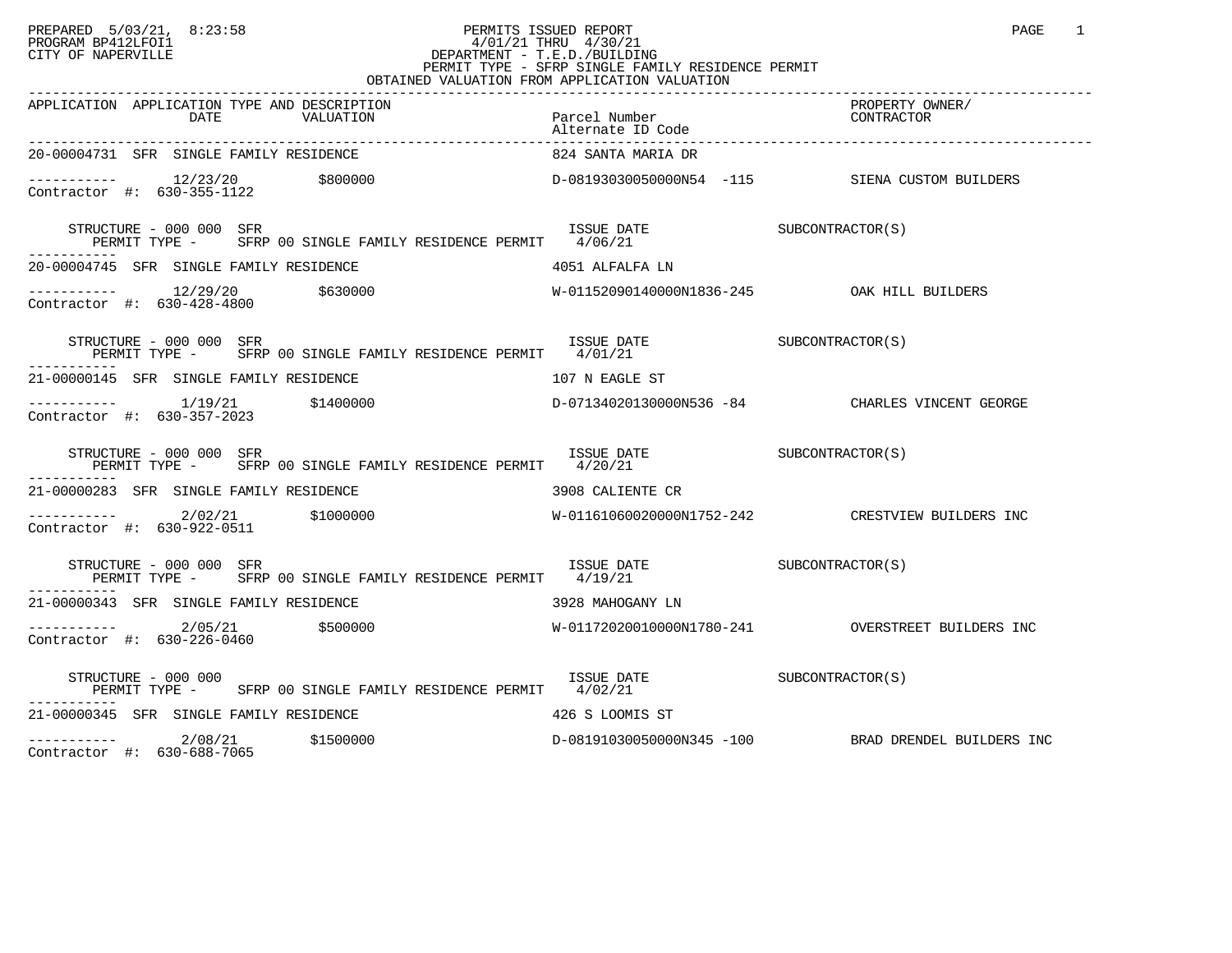# PREPARED 5/03/21, 8:23:58 PERMITS ISSUED REPORT<br>PROGRAM BP412LFOI1 PAGE 2 PROGRAM BP412LFOI1 4/01/21 THRU 4/30/21 CITY OF NAPERVILLE **Example 20** CITY OF NAPERVILLE PERMIT TYPE - SFRP SINGLE FAMILY RESIDENCE PERMIT

| OBTAINED VALUATION FROM APPLICATION VALUATION                                                                                                                                                                                                                                                                                                                                    |                                           |                                                     |
|----------------------------------------------------------------------------------------------------------------------------------------------------------------------------------------------------------------------------------------------------------------------------------------------------------------------------------------------------------------------------------|-------------------------------------------|-----------------------------------------------------|
| APPLICATION APPLICATION TYPE AND DESCRIPTION<br>DATE<br>VALUATION                                                                                                                                                                                                                                                                                                                | Parcel Number<br>Alternate ID Code        | PROPERTY OWNER/<br>CONTRACTOR                       |
| 21-00000345 (CONTINUED)<br>----------                                                                                                                                                                                                                                                                                                                                            |                                           |                                                     |
| STRUCTURE - 000 000 SFR<br>SUBCONTRACTOR(S)<br>PERMIT TYPE - SFRP 00 SINGLE FAMILY RESIDENCE PERMIT 4/02/21                                                                                                                                                                                                                                                                      |                                           |                                                     |
| 21-00000482 SFR SINGLE FAMILY RESIDENCE                                                                                                                                                                                                                                                                                                                                          | 2647 SUTTON CR                            |                                                     |
| $\begin{array}{cccc}\n-2 & -2 & -2 & -2 \\ \text{Contractor} & +2 & 630-369-4150 & \text{5920000}\n\end{array}$                                                                                                                                                                                                                                                                  |                                           | W-01023120040000N1442-201 KINGS COURT BUILDERS, INC |
| ISSUE DATE SUBCONTRACTOR(S)<br>STRUCTURE - 000 000 SFR<br>PERMIT TYPE - SFRP 00 SINGLE FAMILY RESIDENCE PERMIT 4/05/21                                                                                                                                                                                                                                                           |                                           |                                                     |
| 21-00000497 SFR SINGLE FAMILY RESIDENCE                                                                                                                                                                                                                                                                                                                                          | 212 ELMWOOD DR                            |                                                     |
| $\begin{array}{cccc}\n-2 & -2 & -2 & -2 \\ \text{Contractor} & +2 & 630-251-7230 & & 5610000\n\end{array}$                                                                                                                                                                                                                                                                       | D-07252090090000N679 -129 CAMEO HOMES INC |                                                     |
| STRUCTURE - 000 000 SFR                                                                                                                                                                                                                                                                                                                                                          |                                           |                                                     |
| 21-00000563 SFR SINGLE FAMILY RESIDENCE                                                                                                                                                                                                                                                                                                                                          | 705 E HILLSIDE RD                         |                                                     |
| Contractor #: 630-470-9442                                                                                                                                                                                                                                                                                                                                                       |                                           | D-08192110170000N1796-101 LAKEWEST CUSTOM HOMES     |
| ISSUE DATE SUBCONTRACTOR(S)<br>STRUCTURE - 000 000 SFR<br>PERMIT TYPE - SFRP 00 SINGLE FAMILY RESIDENCE PERMIT 4/22/21                                                                                                                                                                                                                                                           |                                           |                                                     |
| 21-00000566 SFR SINGLE FAMILY RESIDENCE                                                                                                                                                                                                                                                                                                                                          | 2975 LANCELOT LN                          |                                                     |
| ----------- 3/03/21 \$195000<br>Contractor #: 847-230-5400                                                                                                                                                                                                                                                                                                                       |                                           | W-01103000283 N1841-229 PULTE GROUP-SCHAUMBURG      |
| $\begin{tabular}{lllllllll} \textbf{STRUCTURE} & 000 000 & SFR & 1S SUE & DATE & 000 & SFR & 000 & SFR & 000 & SINGLE & FAMILY & RESIDENCE & PERMIT & 4/02/21 & 0000 & RABY ROOTING & 0000 & SFR & 0000 & SINGLE & FAMILY & RESIDENCE & PERMIT & 4/02/21 & 00000 & 00000 & 00000 & 00000 & 00000 & 00000 & 00000 & 00000 & 00000 & 00000 & 00000 & 0$<br>STRUCTURE - 000 000 SFR |                                           |                                                     |
| 21-00000567 SFR SINGLE FAMILY RESIDENCE                                                                                                                                                                                                                                                                                                                                          | 2971 LANCELOT LN                          |                                                     |
| ---------- 3/03/21 \$195000 4 W-01103000284 N1841-229 PULTE GROUP-SCHAUMBURG<br>Contractor #: 847-230-5400                                                                                                                                                                                                                                                                       |                                           |                                                     |
| STRUCTURE - 000 000 SFR                                                                                                                                                                                                                                                                                                                                                          |                                           |                                                     |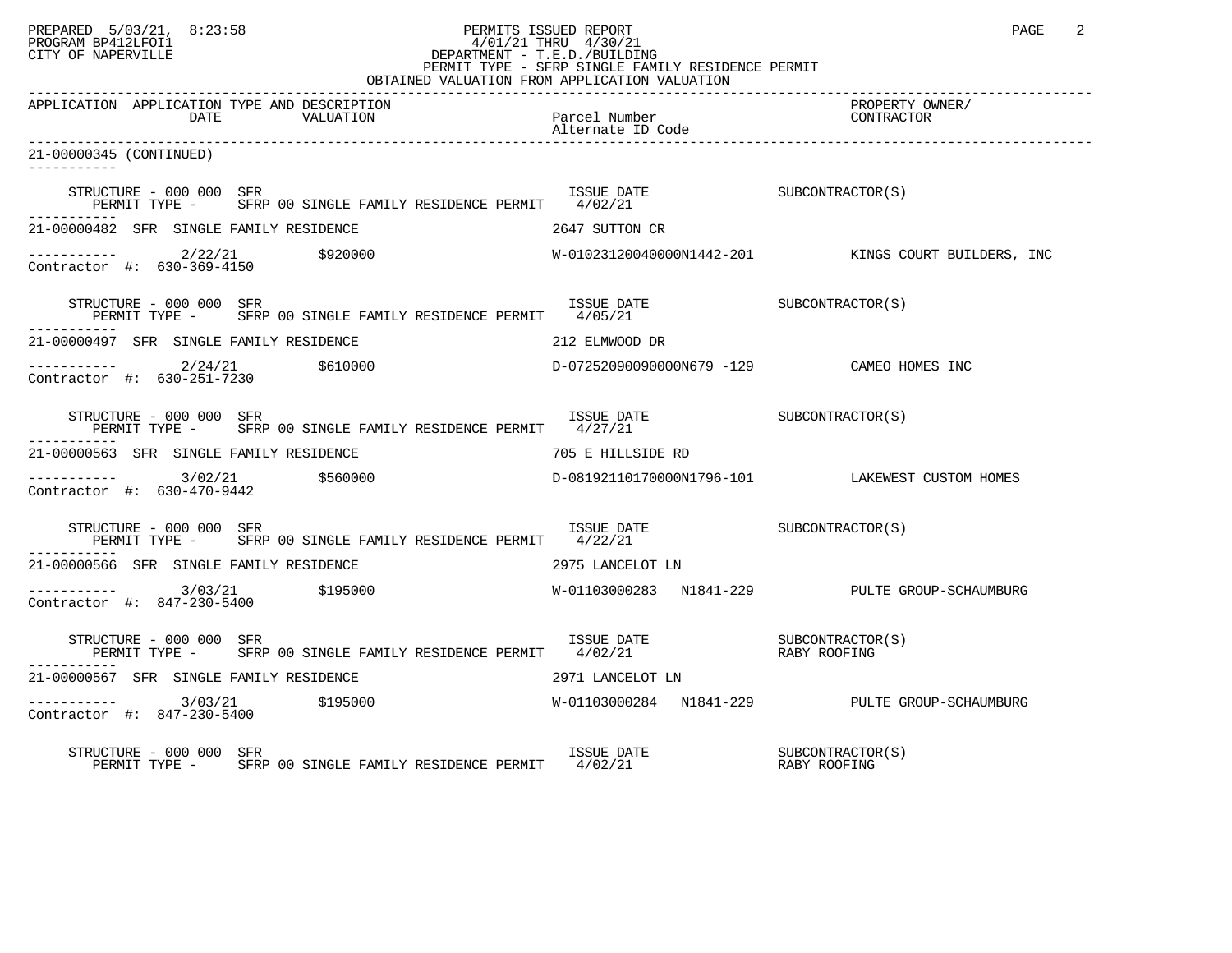### PREPARED 5/03/21, 8:23:58 PERMITS ISSUED REPORT<br>PROGRAM BP412LFOI1 PAGE 3 PROGRAM BP412LFOI1 4/01/21 THRU 4/30/21 CITY OF NAPERVILLE **Example 20** CITY OF NAPERVILLE CITY OF NAPERVILLE<br>
PERMIT TYPE - SFRP SINGLE FAMILY RESIDENCE PERMIT<br>
PERMIT TYPE - SFRP SINGLE FAMILY RESIDENCE PERMIT OBTAINED VALUATION FROM APPLICATION VALUATION

| APPLICATION APPLICATION TYPE AND DESCRIPTION                                                                                                                                                                                                                                                                                                                                                                                                    |                   | PROPERTY OWNER/                                  |
|-------------------------------------------------------------------------------------------------------------------------------------------------------------------------------------------------------------------------------------------------------------------------------------------------------------------------------------------------------------------------------------------------------------------------------------------------|-------------------|--------------------------------------------------|
| 21-00000568 SFR SINGLE FAMILY RESIDENCE                                                                                                                                                                                                                                                                                                                                                                                                         | 2967 LANCELOT LN  |                                                  |
|                                                                                                                                                                                                                                                                                                                                                                                                                                                 |                   |                                                  |
| $\begin{array}{cccc} \texttt{STRUCTURE} & - & 000 & 000 & \texttt{SFR} \\ \texttt{PERMIT} & \texttt{TPRE} & - & \texttt{SFRP} & 00 & \texttt{SINGLE FAMILY} & \texttt{RESIDENCE PERMIT} & 4/02/21 & \texttt{RABY ROOFING} \end{array}$                                                                                                                                                                                                          |                   |                                                  |
| 21-00000569 SFR SINGLE FAMILY RESIDENCE THE SERIES RARGENT DR                                                                                                                                                                                                                                                                                                                                                                                   |                   |                                                  |
| $\begin{array}{cccc}\n-2 & -2 & -2 & -2 \\ \text{Contractor} & +2 & 847 & -230 & -5400 \\ \end{array}$ \$195000                                                                                                                                                                                                                                                                                                                                 |                   | W-0110300028101 N1841-229 PULTE GROUP-SCHAUMBURG |
| STRUCTURE – 000 000 SFR<br>PERMIT TYPE – SFRP 00 SINGLE FAMILY RESIDENCE PERMIT 4/02/21 – RABY ROOFING<br>STRUCTURE - 000 000 SFR                                                                                                                                                                                                                                                                                                               |                   |                                                  |
| 21-00000570 SFR SINGLE FAMILY RESIDENCE THE STATE STATE STATE SERIES AND THE STATE STATE STATE STATE STATE STATE STATE STATE STATE STATE STATE STATE STATE STATE STATE STATE STATE STATE STATE STATE STATE STATE STATE STATE S                                                                                                                                                                                                                  |                   |                                                  |
| Contractor #: 847-230-5400                                                                                                                                                                                                                                                                                                                                                                                                                      |                   |                                                  |
| $\begin{tabular}{lllllllllll} \multicolumn{2}{c}{STRUCTURE} & - & 000 & 000 & SFR & \\ \multicolumn{2}{c}{FERMIT} & TYPE & - & SFRP & 00 & SINGLE & FAMILY & RESIDENCE & PERMIT & & 4/02/21 & & \\ \multicolumn{2}{c}{PERMIT} & TYPE & - & SFRP & 00 & SINGLE & FAMILY & RESIDENCE & PERMIT & & 4/02/21 & & \\ \multicolumn{2}{c}{PERMIT} & 4/02/21 & & & & RABY & ROOFING & \\ \multicolumn{2}{c}{PERMIT} & 00 & 000 & 001 & 01$<br>---------- |                   |                                                  |
| 21-00000571 SFR SINGLE FAMILY RESIDENCE                                                                                                                                                                                                                                                                                                                                                                                                         | 2955 LANCELOT LN  |                                                  |
| $---------$ 3/03/21 \$195000<br>Contractor #: 847-230-5400                                                                                                                                                                                                                                                                                                                                                                                      |                   |                                                  |
| $\begin{array}{cccc} \texttt{STRUCTURE} & - & 000 & 000 & \texttt{SFR} \\ \texttt{PERMIT} & \texttt{TYPE} & - & \texttt{SFRP} & 00 & \texttt{SINGLE FAMILY RESIDENCE PERMIT} & 4/02/21 & \texttt{RARY ROOFING} \end{array}$                                                                                                                                                                                                                     |                   |                                                  |
| 21-00000572 SFR SINGLE FAMILY RESIDENCE THE SERIES OF 2963 LANCELOT LN                                                                                                                                                                                                                                                                                                                                                                          |                   |                                                  |
| $\frac{3}{03/21}$ \$195000<br>Contractor #: 847-230-5400                                                                                                                                                                                                                                                                                                                                                                                        |                   | W-01103000286  N1841-229  PULTE GROUP-SCHAUMBURG |
| $\begin{array}{cccccc} \texttt{STRUCTURE} & - & 000 & 000 & \texttt{SFR} & & & \\ \texttt{PERMIT} & \texttt{TPRE} & - & \texttt{SFRP} & 00 & \texttt{SINGLE FAMILY} & \texttt{RESIDENCE PERMIT} & & 4/02/21 & & & \\ \texttt{PERMIT} & \texttt{TPRE} & - & \texttt{SFRP} & 00 & \texttt{SINGLE FAMILY} & \texttt{RESIDENCE PERMIT} & & 4/02/21 & & & \\ \end{array}$<br>STRUCTURE - 000 000 SFR                                                 |                   |                                                  |
| 21-00000574 SFR SINGLE FAMILY RESIDENCE                                                                                                                                                                                                                                                                                                                                                                                                         | 2327 CORN LILY RD |                                                  |
| $---------$ 3/03/21 \$195000                                                                                                                                                                                                                                                                                                                                                                                                                    |                   | W-01103050150000N1839-229 PULTE GROUP-SCHAUMBURG |

Contractor #: 847-230-5400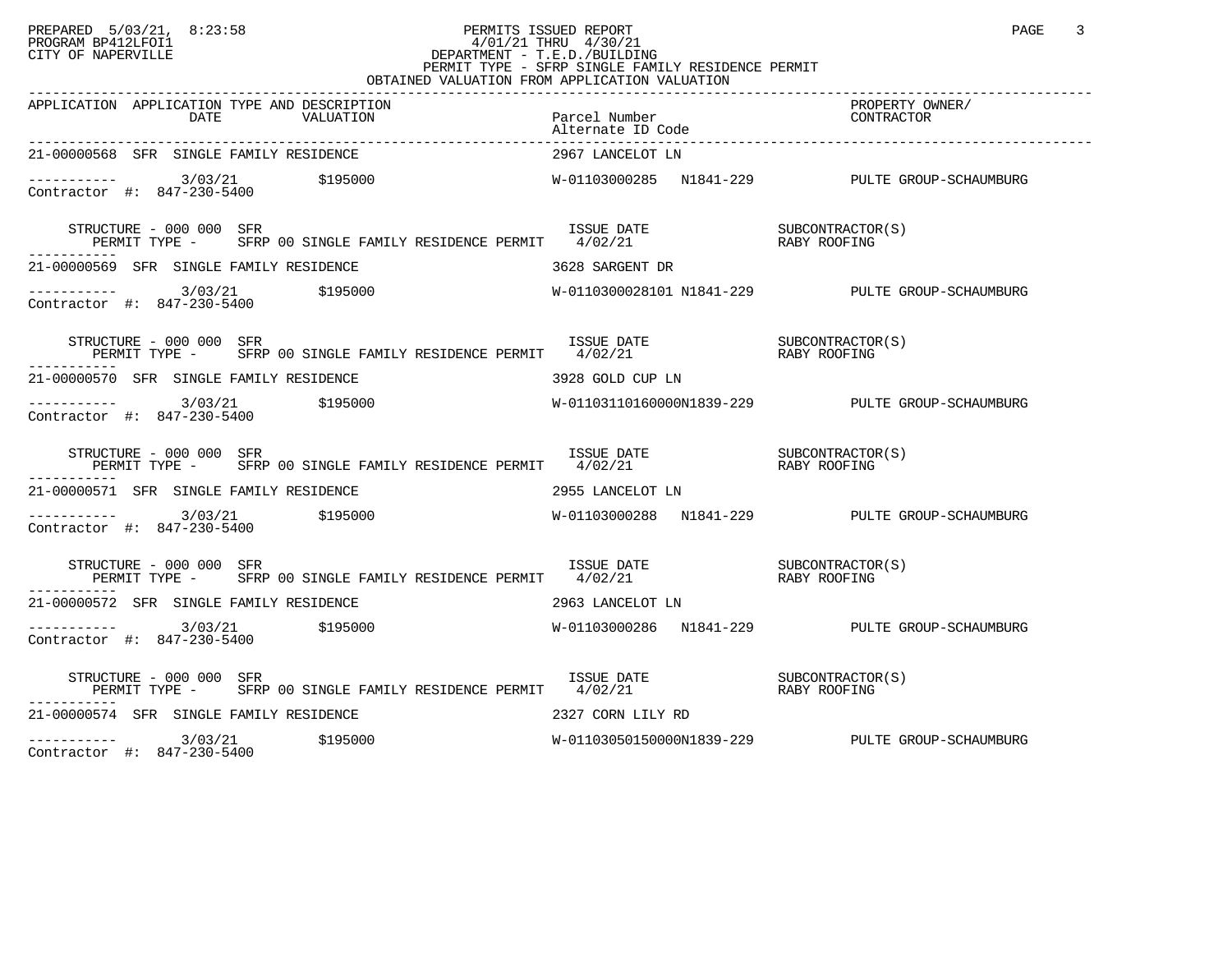# PREPARED 5/03/21, 8:23:58 PERMITS ISSUED REPORT<br>PROGRAM BP412LFOI1 PAGE 4 PROGRAM BP412LFOI1 PROGRAM BP412LFOI1 4/01/21 THRU 4/30/21 CITY OF NAPERVILLE **Example 20** CITY OF NAPERVILLE PERMIT TYPE - SFRP SINGLE FAMILY RESIDENCE PERMIT

| OBTAINED VALUATION FROM APPLICATION VALUATION                                                                                                                                                                                                                                                                                            |                             |                               |
|------------------------------------------------------------------------------------------------------------------------------------------------------------------------------------------------------------------------------------------------------------------------------------------------------------------------------------------|-----------------------------|-------------------------------|
| APPLICATION APPLICATION TYPE AND DESCRIPTION                                                                                                                                                                                                                                                                                             |                             | PROPERTY OWNER/<br>CONTRACTOR |
| 21-00000574 (CONTINUED)                                                                                                                                                                                                                                                                                                                  |                             |                               |
| STRUCTURE – 000 000 SFR<br>PERMIT TYPE – SFRP 00 SINGLE FAMILY RESIDENCE PERMIT 4/02/21 – RABY ROOFING                                                                                                                                                                                                                                   |                             |                               |
| 21-00000648 SFR SINGLE FAMILY RESIDENCE                                                                                                                                                                                                                                                                                                  | 856 S WRIGHT ST             |                               |
|                                                                                                                                                                                                                                                                                                                                          |                             |                               |
| $\begin{tabular}{llllll} \textbf{STRUCTURE} & $\color{red}000$ & $000$ & $SFR$ & & & & & & & & & & \\ \textbf{SURCONTRACTOR(S)} & & & & & & & & & & \\ \textbf{PERMIT TYPE} & - & & SFRP & 00 & SIMGLE FAMILY RESIDENCE PERMIT & & & & & & \\ \end{tabular}$                                                                             |                             |                               |
| 21-00000649 SFR SINGLE FAMILY RESIDENCE                                                                                                                                                                                                                                                                                                  | 4047 LOBO LN                |                               |
|                                                                                                                                                                                                                                                                                                                                          |                             |                               |
| $\begin{tabular}{lclclcl} \texttt{STRUCTURE} & - & 000 & 000 & SFR & & & & & & & & & & \\ \texttt{SURCTURE} & - & SFRP & 00 & SINGLE FAMILY RESIDENCE PERMIT & & 4/01/21 & & & & & & & & \\ & & & & & & & & & & & & & \\ \texttt{PERMIT TYPE} & - & SFRP & 00 & SINGLE FAMILY RESIDENCE PERMIT & & 4/01/21 & & & & & & \\ \end{tabular}$ |                             |                               |
| 21-00000693 SFR SINGLE FAMILY RESIDENCE                                                                                                                                                                                                                                                                                                  | 2951 LANCELOT LN            |                               |
|                                                                                                                                                                                                                                                                                                                                          |                             |                               |
| $\begin{array}{cccc} \texttt{STRUCTURE} & - & 000 & 000 & \texttt{SFR} \\ \texttt{PERMIT TYPE} & - & \texttt{SFRP} & 00 & \texttt{SINGLE FAMILY RESIDENCE PERMIT} & 4/02/21 & \texttt{RASY ROOFING} \\ \end{array}$                                                                                                                      |                             |                               |
| 21-00000712 SFR SINGLE FAMILY RESIDENCE                                                                                                                                                                                                                                                                                                  | 2528 ACCOLADE AV            |                               |
|                                                                                                                                                                                                                                                                                                                                          |                             |                               |
| $\begin{array}{cccc} \texttt{STRUCTURE} & - & 000 & 000 & \texttt{SFR} \\ \texttt{PERMIT TYPE} & - & \texttt{SFRP} & 00 & \texttt{SINGLE FAMILY RESIDENCE PERMIT} & 4/02/21 & \texttt{RASY ROOFING} \end{array}$                                                                                                                         |                             |                               |
| 21-00000756 SFR SINGLE FAMILY RESIDENCE                                                                                                                                                                                                                                                                                                  | 236 N LAIRD ST              |                               |
| Contractor #: 630-748-9242                                                                                                                                                                                                                                                                                                               |                             |                               |
| STRUCTURE - 000 000 SFR<br>PERMIT TYPE - SFRP 00 SINGLE FAMILY RESIDENCE PERMIT 4/21/21                                                                                                                                                                                                                                                  | ISSUE DATE SUBCONTRACTOR(S) |                               |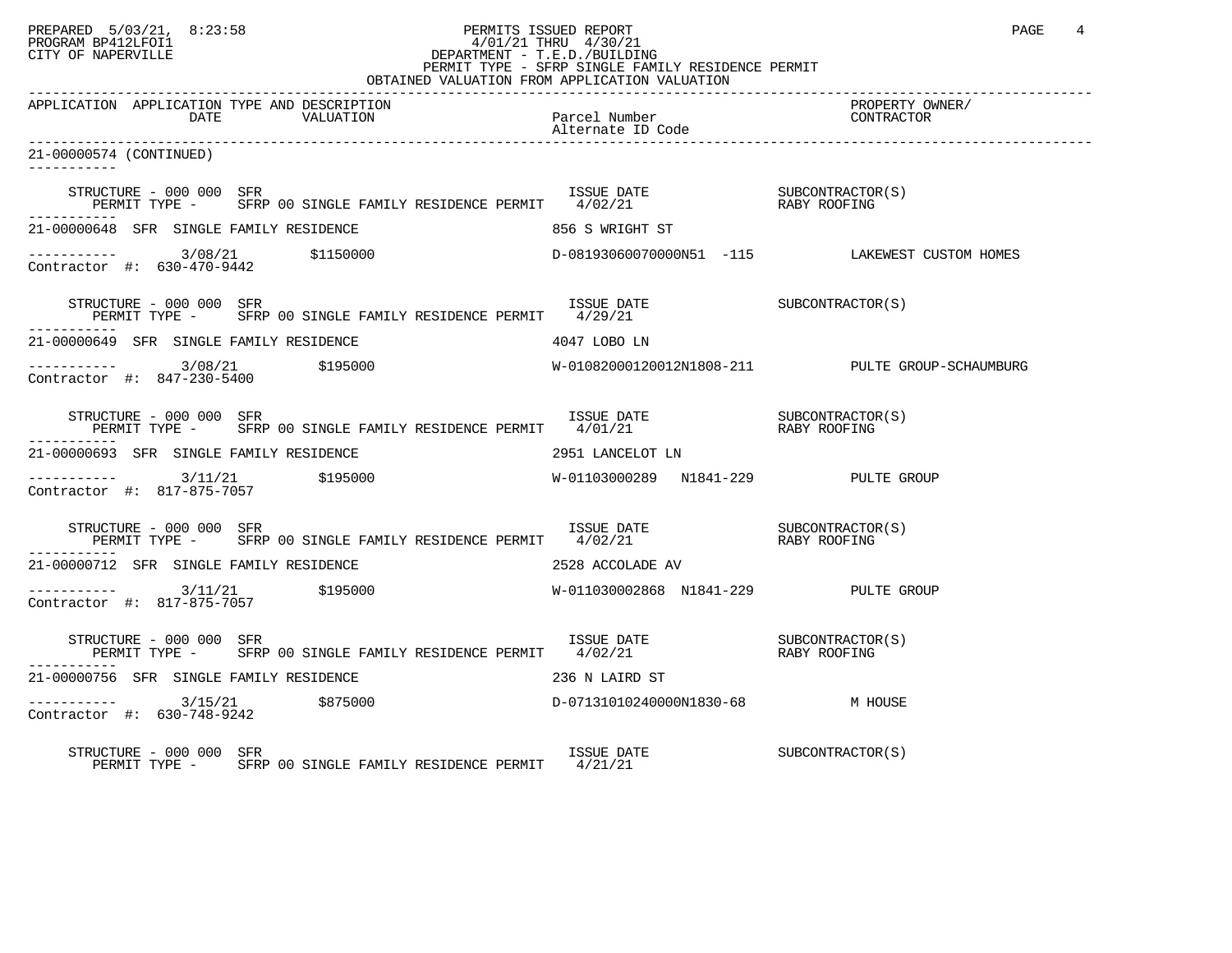### PREPARED 5/03/21, 8:23:58 PERMITS ISSUED REPORT<br>PROGRAM BP412LFOI1 PAGE 5 PROGRAM BP412LFOI1 4/01/21 THRU 4/30/21 CITY OF NAPERVILLE **Example 20** CITY OF NAPERVILLE CITY OF NAPERVILLE<br>
PERMIT TYPE - SFRP SINGLE FAMILY RESIDENCE PERMIT<br>
PERMIT TYPE - SFRP SINGLE FAMILY RESIDENCE PERMIT OBTAINED VALUATION FROM APPLICATION VALUATION

| 21-00000772 SFR SINGLE FAMILY RESIDENCE                                                                                                                                                                                                                                                                                   | 2964 LANCELOT LN                     |  |
|---------------------------------------------------------------------------------------------------------------------------------------------------------------------------------------------------------------------------------------------------------------------------------------------------------------------------|--------------------------------------|--|
|                                                                                                                                                                                                                                                                                                                           |                                      |  |
| $\begin{tabular}{lllllllll} \texttt{STRUCTURE} & 000 & 000 & SFR & 1SSUE & DATE & 000 & SFR \\ \texttt{PERMIT TYPE} & - & SFRP & 00 SINGLE FAMILY RESIDENCE PERMIT & 4/02/21 & & 0.1350 & RABY ROOTRACTOR(S) \\ \end{tabular}$                                                                                            |                                      |  |
| 21-00000808 SFR SINGLE FAMILY RESIDENCE THE SERIES OF 2959 LANCELOT LN                                                                                                                                                                                                                                                    |                                      |  |
| $\begin{array}{cccccccc} - & & & & & 3/17/21 & & & 5195000 & & & & & & & \text{W}-01103000287 & & & & & \text{N}1841-229 & & & & & & \text{PULTE} & \text{GROUP} \\ \text{Contractor} & \#: & 817-875-7057 & & & & & & & \text{W}-01103000287 & & & & \text{N}1841-229 & & & & & \text{PULTE} & \text{GROUP} \end{array}$ |                                      |  |
| STRUCTURE – 000 000 SFR<br>PERMIT TYPE – SFRP 00 SINGLE FAMILY RESIDENCE PERMIT 4/08/21 (RABY ROOFING                                                                                                                                                                                                                     |                                      |  |
| 21-00000809 SFR SINGLE FAMILY RESIDENCE                                                                                                                                                                                                                                                                                   | 2556 ACCOLADE AV                     |  |
| $\begin{array}{cccccccc} - & & & & & 3/17/21 & & & 5195000 & & & & & & & \text{W-011030002873} & \text{N1841-229} & & & & & & & \text{PULTE GROUP} \\ \text{Contractor & \#:} & & 817-875-7057 & & & & & & & \end{array}$                                                                                                 |                                      |  |
| STRUCTURE – 000 000 SFR<br>PERMIT TYPE – SFRP 00 SINGLE FAMILY RESIDENCE PERMIT 4/08/21 – RABY ROOFING<br>STRUCTURE - 000 000 SFR                                                                                                                                                                                         |                                      |  |
| 21-00000945 SFR SINGLE FAMILY RESIDENCE 6 600 13659 GOLD CUP LN                                                                                                                                                                                                                                                           |                                      |  |
| $\begin{array}{cccccccc} - & & & & & 3/24/21 & & & 5195000 & & & & & & & \text{W}-0110300028186&\text{N1841}-229 & & & & & & \text{PULTE GROUP} \\ \text{Contractor & $\text{#}:$} & & 817-875-7057 & & & & & & \text{W}-0110300028186&\text{N1841}-229 & & & & & \text{PULTE GROUP} \end{array}$                         |                                      |  |
| $\begin{array}{cccc}\texttt{STRUCTURE} & - & 000 & 000 & \texttt{SFR} \\ \texttt{PERMIT TYPE} & - & \texttt{SFRP} & 00 & \texttt{SINGLE FAMILY RESIDENCE PERMIT} & 4/29/21 & \texttt{RASY ROOFING} \end{array}$<br>STRUCTURE - 000 000 SFR                                                                                |                                      |  |
| 21-00000946 SFR SINGLE FAMILY RESIDENCE THE SERIES OF A 2948 LANCELOT LN                                                                                                                                                                                                                                                  |                                      |  |
| Contractor #: 817-875-7057                                                                                                                                                                                                                                                                                                |                                      |  |
|                                                                                                                                                                                                                                                                                                                           |                                      |  |
| 21-00000947 SFR SINGLE FAMILY RESIDENCE NAMES AND RESOLUTION AND POST OF AV                                                                                                                                                                                                                                               |                                      |  |
| ----------- 3/24/21 \$195000<br>Contractor #: 817-875-7057                                                                                                                                                                                                                                                                | W-011030002870 N1841-229 PULTE GROUP |  |